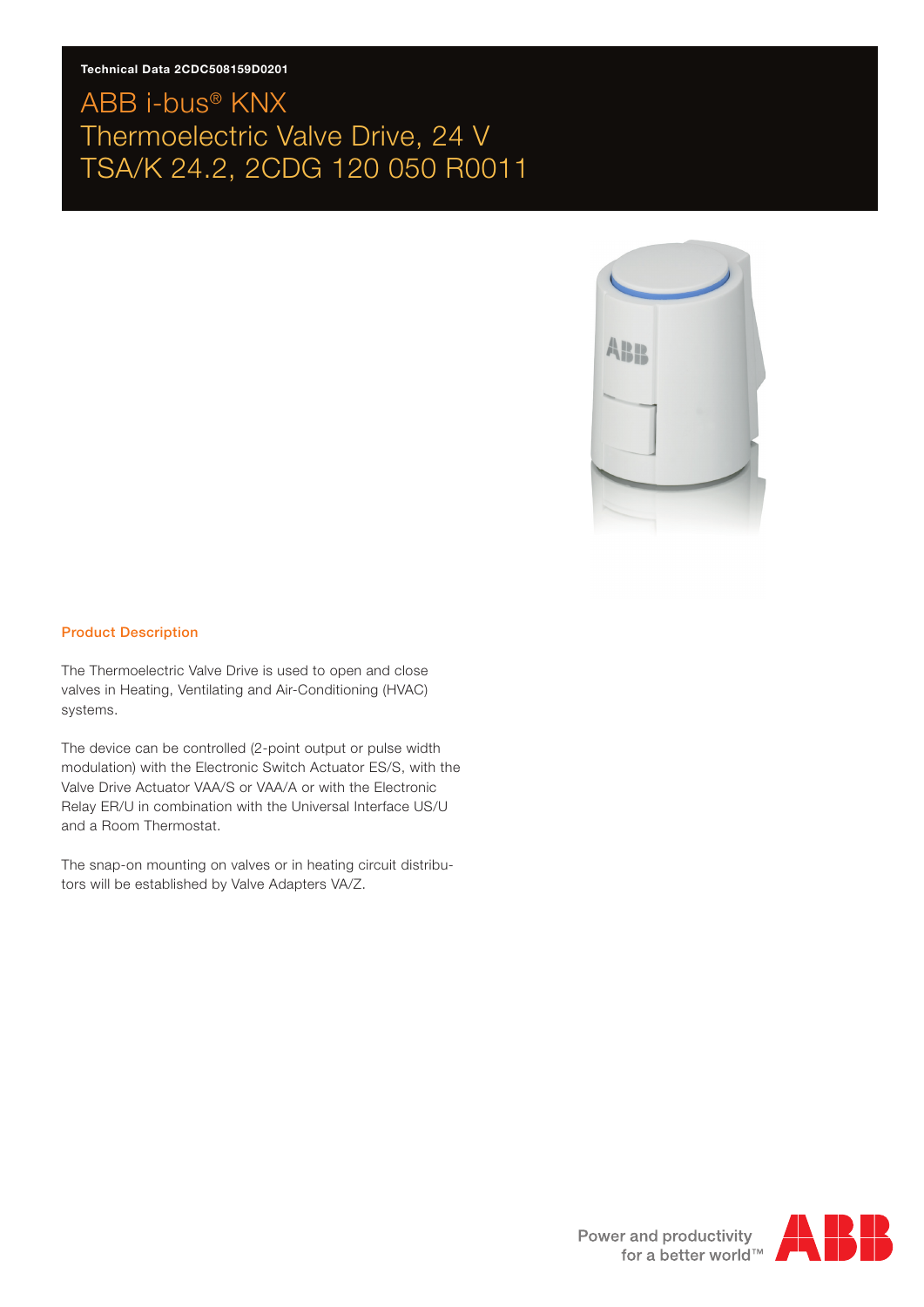#### Technical Data

| <b>Version</b>                 | Normally Closed<br>First-Open function                                                  | <b>NC</b><br>Enables heating operation during the carcass con-<br>struction phase even when the electric wiring of the<br>single room control is not yet complete. |
|--------------------------------|-----------------------------------------------------------------------------------------|--------------------------------------------------------------------------------------------------------------------------------------------------------------------|
| Power supply                   | <b>Operating Voltage</b><br>Operating current<br>Max. inrush current<br>Operating power | 24 V AC/DC, + 20%- 10%, 0 - 60 Hz<br>47 mA<br>< 300 mA during 2 min. max.<br>1 W                                                                                   |
| <b>Connection</b>              | Connection cable (pluggable)<br>Length                                                  | $2 \times 0.75$ mm <sup>2</sup> , light grey<br>1 <sub>m</sub>                                                                                                     |
| Operating and display elements | Function display                                                                        | Displays whether the valve is opened or closed                                                                                                                     |
| Valve drive mechanic           | Actuator travel<br>Actuator force<br>Closing and opening times                          | 4 mm<br>$100 N + 5%$<br>Approx. 3 min.                                                                                                                             |
|                                |                                                                                         |                                                                                                                                                                    |
| Ambient temperature range      | Fluid<br>Environment<br>Storage                                                         | $0 °C  + 100 °C$<br>$0 °C  + 60 °C$<br>$-25 °C  + 60 °C$                                                                                                           |
| <b>Design</b>                  | Compact device for placing on valve bases                                               |                                                                                                                                                                    |
| <b>Housing</b>                 | Dimensions $(H \times W \times D)$<br>Material<br>Colour                                | 60 x 44 x 49 mm<br>Plastic<br>Light grey, RAL 7035                                                                                                                 |
| <b>Mounting</b>                | Snap-on mounting<br>Installation positions                                              | Via Valve Adapter VA/Z<br>360° (vertical and horizontal recommended)                                                                                               |
| Type of protection             | IP 54 (in all installation positions)                                                   | According to DIN EN 60529                                                                                                                                          |
| <b>Protection class</b>        | $\mathbf{II}$                                                                           | According to DIN EN 61140                                                                                                                                          |
| Weight                         | $0.1$ kg                                                                                |                                                                                                                                                                    |

#### Accessory

| Type      | Model                                                                              |
|-----------|------------------------------------------------------------------------------------|
| VA/Z 10.1 | Valve Adapter (M 30 x 1.5) for Dumser, Chronatherm, Vescal, KaMo                   |
| VA/Z 50.1 | Valve Adapter (M 30 x 1.5) for Honeywell, Reich, Cazzaniga, Landis & Gyr., MNG     |
| VA/Z 78.1 | Valve Adapter (Flange) for Danfoss RA                                              |
| VA/Z 80.1 | Valve Adapter (M 30 x 1.5) for Heimeier, Herb, Onda, Schlösser (from 93), Oventrop |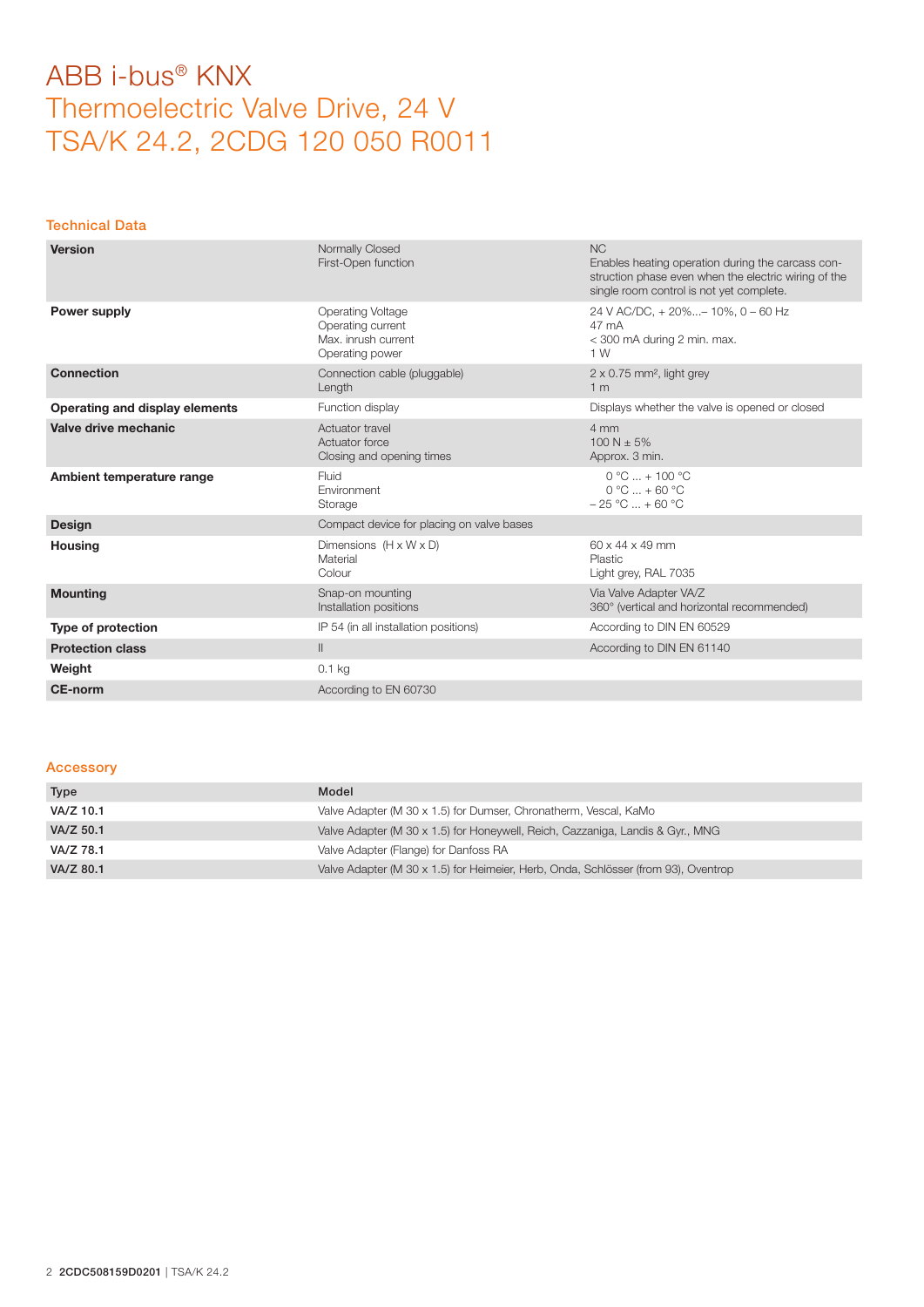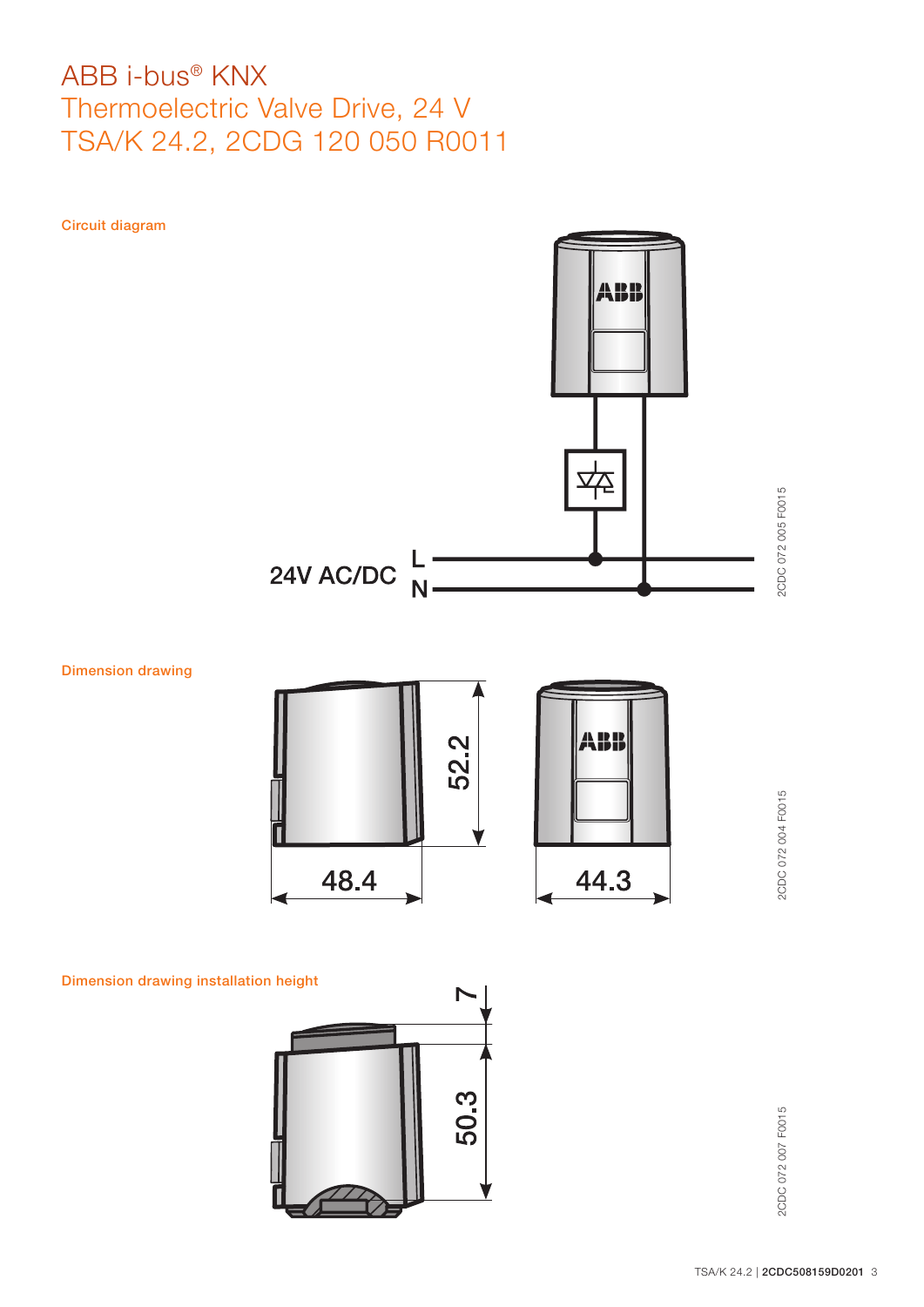#### Characteristic curves



#### Mounting and Installation

Generally all installation positions are possible for practical use. Preferred installation positions of the valve drive are vertical and horizontal. An upside-down position may reduce product life through special circumstances (e.g. contaminated water).

The valve adaptation occurs via the Valve Adapter VA/Z. Those are available for the most common valve bases and heating circuit distributors. See also **Accessory**.

In its delivery state the valve drive is normally open due to the First-Open function. This enables heating operation during the carcass construction phase even when the electric wiring of the single room control is not yet complete. When commissioning the system at a later date, the First-Open function is automatically unlocked by applying the operating voltage (> 6 min.) and the valve drive is fully operable.

Calculation of maximum cable length (copper cable) for 24 V rated voltage:

### $L = K \times A / n$

- A Conductor cross-section in mm<sup>2</sup>
- n Number of valve drives
- K Constant (269 m/mm²)
- L Cable length in m

We recommend the following wires for installation a 24 V system:

| Bell wire:                       | $J-Y(ST)Y$ 0.8 mm <sup>2</sup> up to 45 m |
|----------------------------------|-------------------------------------------|
| Light plastic-sheated cable: NYM | 1.5 mm <sup>2</sup> up to 136 m           |
| Flat webbed building wire: NYIF  | 1.5 mm <sup>2</sup> up to 136 m           |

#### Transformator:

A safey isolating transformer according to EN 60335 must always be used. Transformer dimensioning results from the making capacity of the valve drives:

### $P_{\text{Transformator}} = 6W \times n$

n Number of valve drives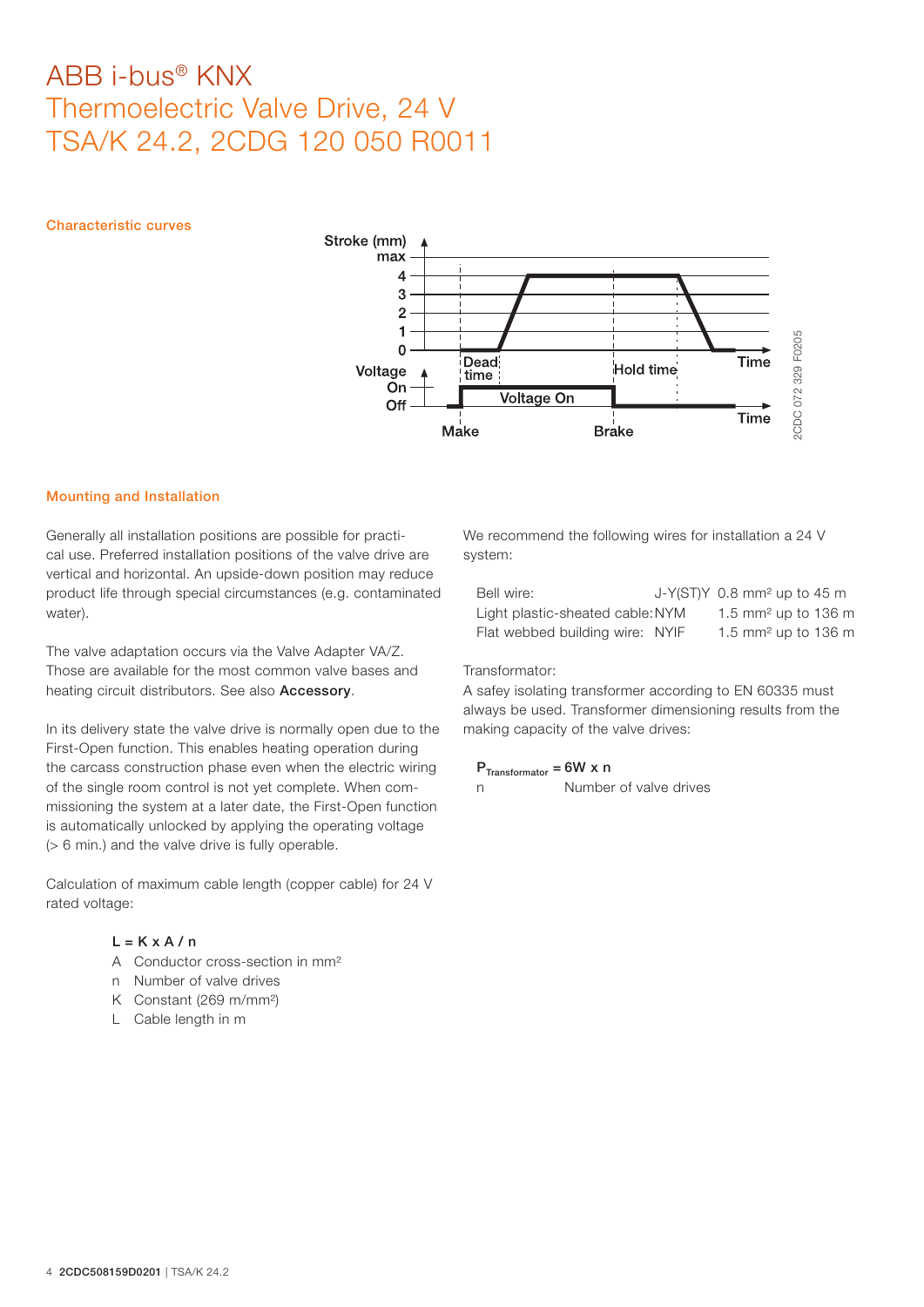#### Important notes

Installation and commissioning of the device may only be carried out by trained electricians. The relevant standards, directives, regulations and instructions must be observed when planning and implementing the electrical installation.

Protect the device against moisture, dirt and damage during transport, storage and operation!

Do not operate the device outside the specified technical data (e.g. Temperature range)!

#### Cleaning

Should the device become soiled, it may be cleaned with a dry cloth. If this does not suffice, a cloth lightly moistened with soap solution may be used.

On no account should caustic agents or solvents be used.

### **Maintenance**

The device is maintenance free. Should damage have occurred, e.g. due to transport or storage, no repairs should be carried out.

The warranty expires if the device is opened!